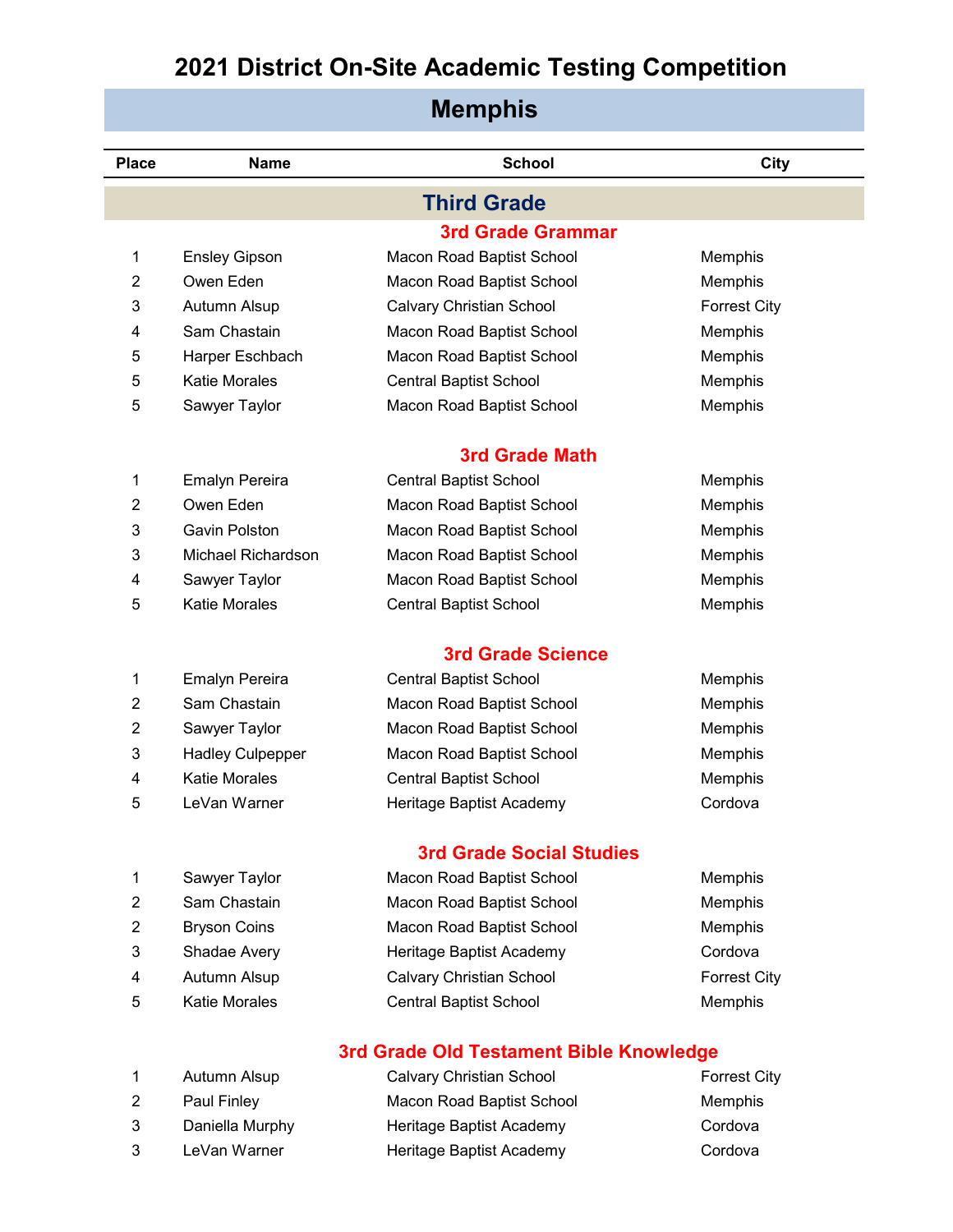| <b>Place</b>   | <b>Name</b>              | <b>School</b>                           | <b>City</b>         |
|----------------|--------------------------|-----------------------------------------|---------------------|
|                |                          | <b>Third Grade (continued)</b>          |                     |
|                |                          | 3rd Grade New Testament Bible Knowledge |                     |
| 1              | Autumn Alsup             | <b>Calvary Christian School</b>         | <b>Forrest City</b> |
| 1              | Paul Finley              | Macon Road Baptist School               | Memphis             |
|                |                          |                                         |                     |
|                |                          | <b>3rd Grade Creative Writing</b>       |                     |
| 1              | Harper Eschbach          | Macon Road Baptist School               | Memphis             |
| 2              | <b>Emalyn Pereira</b>    | <b>Central Baptist School</b>           | Memphis             |
| 3              | <b>Hadley Culpepper</b>  | Macon Road Baptist School               | Memphis             |
| 4              | <b>Katie Morales</b>     | <b>Central Baptist School</b>           | Memphis             |
| 4              | Gavin Polston            | Macon Road Baptist School               | Memphis             |
| 5              | Daniella Murphy          | Heritage Baptist Academy                | Cordova             |
|                |                          | <b>Fourth Grade</b>                     |                     |
|                |                          | <b>4th Grade Grammar</b>                |                     |
| 1              | <b>Christofer Emmert</b> | Macon Road Baptist School               | Memphis             |
| 1              | <b>Harley Taylor</b>     | <b>Calvary Christian School</b>         | <b>Forrest City</b> |
| 2              | Aniston Branam           | Macon Road Baptist School               | Memphis             |
| $\overline{2}$ | <b>Braxton Dedman</b>    | <b>Calvary Christian School</b>         | <b>Forrest City</b> |
| 2              | Reagan Powell            | Macon Road Baptist School               | Memphis             |
| 2              | Arrihanna Santes         | <b>Central Baptist School</b>           | Memphis             |
| 3              | Hannah Spinks            | Macon Road Baptist School               | Memphis             |
| 4              | Breanna Lynn             | <b>Calvary Christian School</b>         | <b>Forrest City</b> |
| 5              | Cayla McIntire           | Heritage Baptist Academy                | Cordova             |
|                |                          |                                         |                     |
|                |                          | <b>4th Grade Math</b>                   |                     |
| 1              | Charlie Paganoni         | Macon Road Baptist School               | Memphis             |
| $\overline{2}$ | Mason Loeffel            | Macon Road Baptist School               | Memphis             |
| 3              | Aniston Branam           | Macon Road Baptist School               | Memphis             |
| 4              | <b>Grady Eden</b>        | Macon Road Baptist School               | Memphis             |
| 5              | Dina Haile               | Macon Road Baptist School               | Memphis             |
| 5              | Cayla McIntire           | Heritage Baptist Academy                | Cordova             |
|                |                          | <b>4th Grade Science</b>                |                     |
| 1              | Harley Taylor            | <b>Calvary Christian School</b>         | <b>Forrest City</b> |
| $\overline{2}$ | Aniston Branam           | Macon Road Baptist School               | Memphis             |
| 3              | Carson Beggs             | <b>Calvary Christian School</b>         | <b>Forrest City</b> |
|                |                          |                                         |                     |

- 
- 
- Christofer Emmert Macon Road Baptist School Memphis
- Elle Voyles Macon Road Baptist School Memphis 4 Arrihanna Santes Central Baptist School Central Bantes Central Baptist School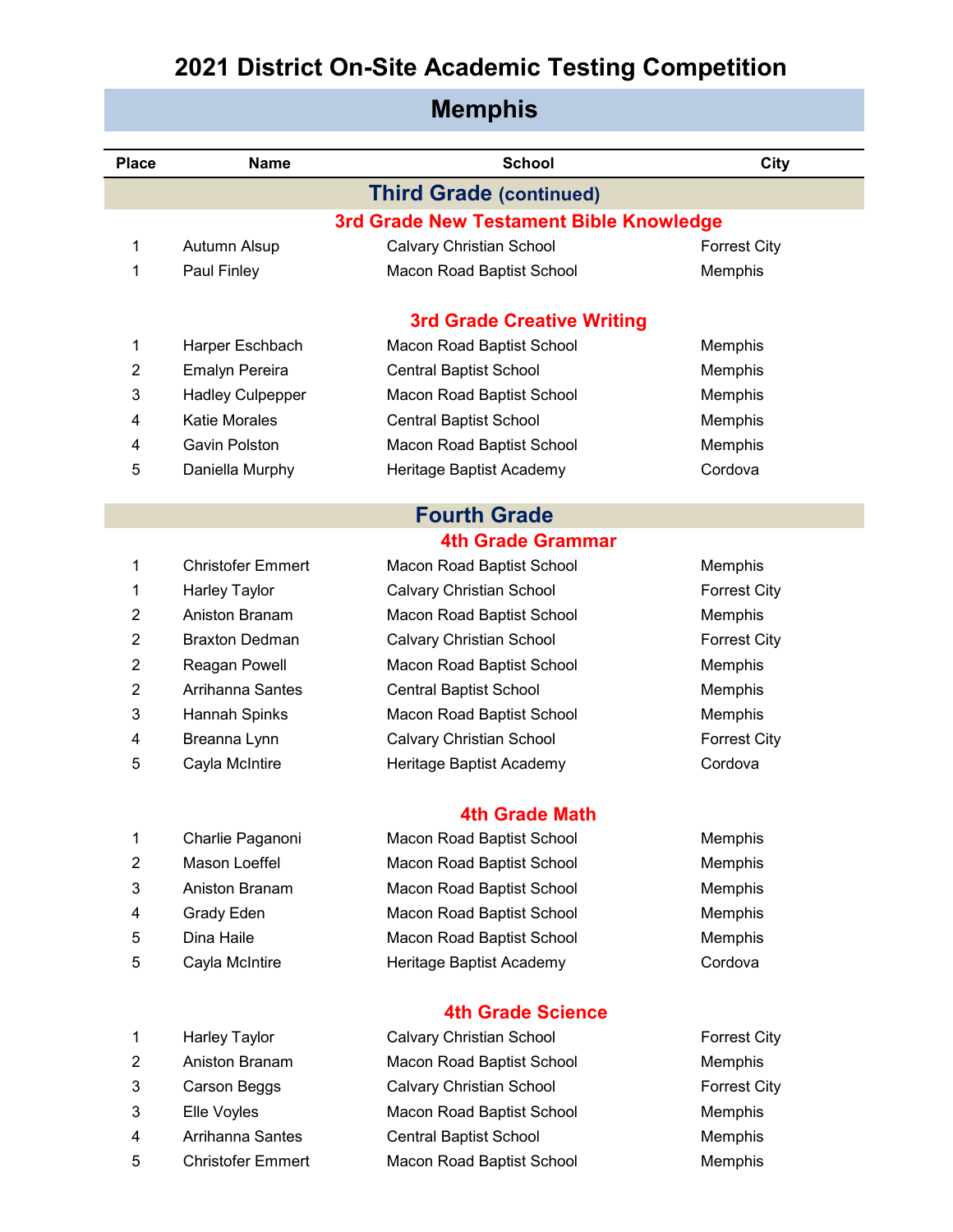| <b>Memphis</b> |                                         |                                         |                     |  |  |
|----------------|-----------------------------------------|-----------------------------------------|---------------------|--|--|
| <b>Place</b>   | <b>Name</b>                             | <b>School</b>                           | City                |  |  |
|                |                                         | <b>Fourth Grade (continued)</b>         |                     |  |  |
|                |                                         | <b>4th Grade Social Studies</b>         |                     |  |  |
| 1              | Aniston Branam                          | Macon Road Baptist School               | Memphis             |  |  |
| 1              | <b>Harley Taylor</b>                    | <b>Calvary Christian School</b>         | <b>Forrest City</b> |  |  |
| 2              | Carson Beggs                            | <b>Calvary Christian School</b>         | <b>Forrest City</b> |  |  |
| 3              | Carter Raiteri                          | Macon Road Baptist School               | Memphis             |  |  |
| 4              | <b>Grady Eden</b>                       | Macon Road Baptist School               | Memphis             |  |  |
| 5              | <b>Christofer Emmert</b>                | Macon Road Baptist School               | Memphis             |  |  |
|                | 4th Grade Old Testament Bible Knowledge |                                         |                     |  |  |
| 1              | Cayla McIntire                          | Heritage Baptist Academy                | Cordova             |  |  |
| 2              | Harley Taylor                           | <b>Calvary Christian School</b>         | <b>Forrest City</b> |  |  |
| 3              | <b>William Plunk</b>                    | <b>Central Baptist School</b>           | Memphis             |  |  |
| 4              | Aniston Branam                          | Macon Road Baptist School               | Memphis             |  |  |
| 4              | Arrihanna Santes                        | <b>Central Baptist School</b>           | Memphis             |  |  |
| 5              | <b>Braxton Dedman</b>                   | <b>Calvary Christian School</b>         | <b>Forrest City</b> |  |  |
|                |                                         | 4th Grade New Testament Bible Knowledge |                     |  |  |
| 1              | <b>Harley Taylor</b>                    | Calvary Christian School                | <b>Forrest City</b> |  |  |
| $\overline{2}$ | Elle Voyles                             | Macon Road Baptist School               | Memphis             |  |  |
| 3              | Aniston Branam                          | Macon Road Baptist School               | Memphis             |  |  |
| 3              | Arrihanna Santes                        | <b>Central Baptist School</b>           | Memphis             |  |  |
| 4              | <b>Braxton Dedman</b>                   | <b>Calvary Christian School</b>         | <b>Forrest City</b> |  |  |
| 4              | Carter Raiteri                          | Macon Road Baptist School               | Memphis             |  |  |
| 5              | Cayla McIntire                          | Heritage Baptist Academy                | Cordova             |  |  |
| 5              | <b>William Plunk</b>                    | <b>Central Baptist School</b>           | Memphis             |  |  |
|                |                                         | <b>4th Grade Creative Writing</b>       |                     |  |  |
| 1              | Cayla McIntire                          | Heritage Baptist Academy                | Cordova             |  |  |
| $\overline{2}$ | Dina Haile                              | Macon Road Baptist School               | Memphis             |  |  |
| 3              | Aniston Branam                          | Macon Road Baptist School               | Memphis             |  |  |
| 4              | <b>Harley Taylor</b>                    | <b>Calvary Christian School</b>         | <b>Forrest City</b> |  |  |
| 5              | Breanna Lynn                            | Calvary Christian School                | <b>Forrest City</b> |  |  |
| 5              | Elle Voyles                             | Macon Road Baptist School               | Memphis             |  |  |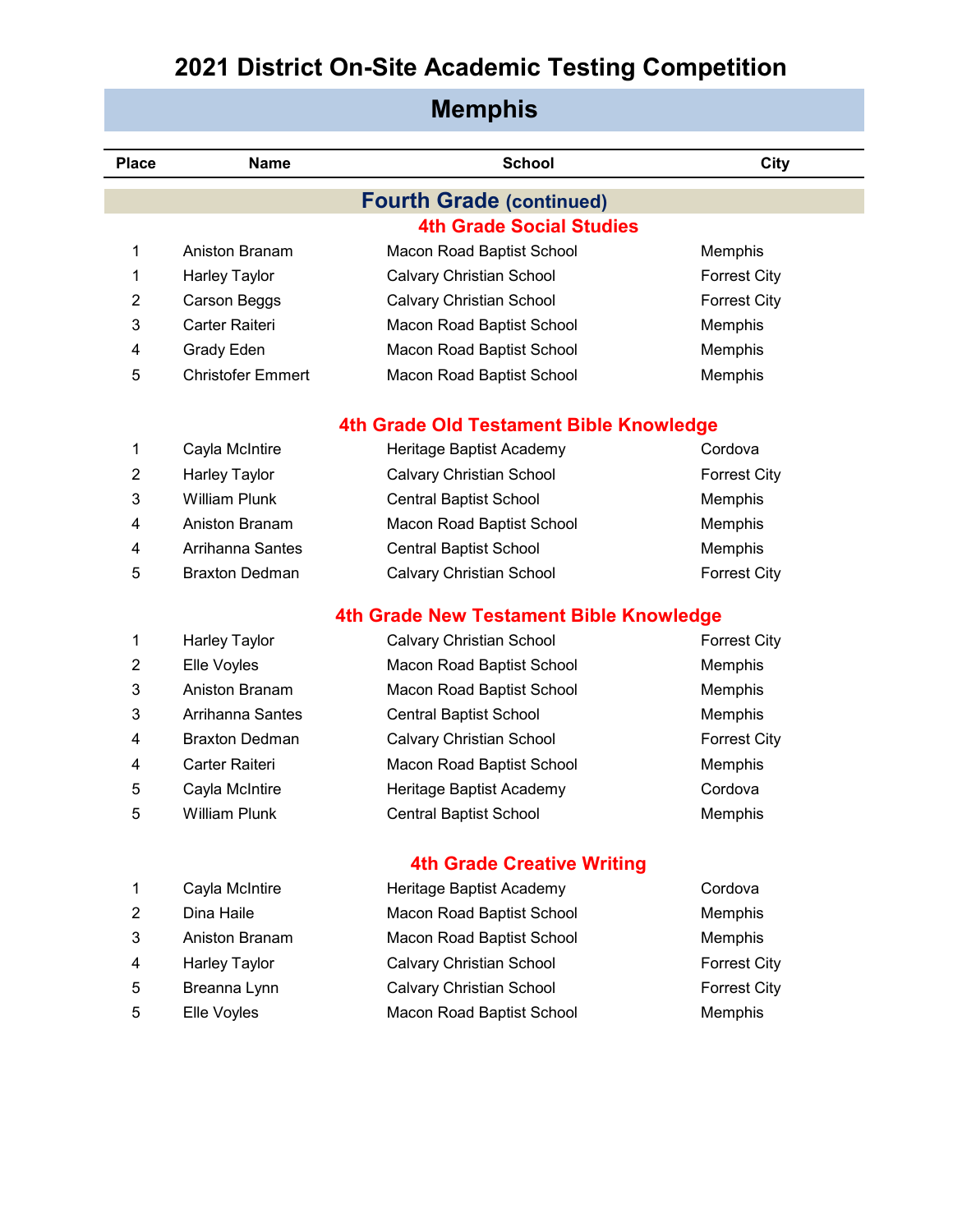| <b>Place</b>   | <b>Name</b>             | <b>School</b>                           | City                |
|----------------|-------------------------|-----------------------------------------|---------------------|
|                |                         | <b>Fifth Grade</b>                      |                     |
|                |                         | <b>5th Grade Grammar</b>                |                     |
| 1              | Leah Tate               | Macon Road Baptist School               | Memphis             |
| $\overline{2}$ | <b>Riley Hughes</b>     | Macon Road Baptist School               | Memphis             |
| 3              | <b>Miguel Santes</b>    | <b>Central Baptist School</b>           | Memphis             |
| 4              | <b>Maricus Williams</b> | <b>Central Baptist School</b>           | Memphis             |
| 5              | Annagrace Smith         | Macon Road Baptist School               | Memphis             |
|                |                         | <b>5th Grade Math</b>                   |                     |
| 1              | <b>Nikifor Stewman</b>  | <b>Calvary Christian School</b>         | <b>Forrest City</b> |
| 2              | Kaleb Gammell           | Macon Road Baptist School               | Memphis             |
| 2              | <b>Tyler Rogers</b>     | Macon Road Baptist School               | Memphis             |
| 3              | <b>Emily Graves</b>     | Macon Road Baptist School               | Memphis             |
| 3              | Leah Tate               | Macon Road Baptist School               | Memphis             |
| 4              | Lauren Finley           | Macon Road Baptist School               | Memphis             |
| 5              | <b>Riley Hughes</b>     | Macon Road Baptist School               | Memphis             |
|                |                         | <b>5th Grade Science</b>                |                     |
| 1              | <b>Riley Hughes</b>     | Macon Road Baptist School               | Memphis             |
| 2              | Kaleb Gammel            | Macon Road Baptist School               | Memphis             |
| 3              | <b>Tyler Rogers</b>     | Macon Road Baptist School               | Memphis             |
| 4              | Leah Tate               | Macon Road Baptist School               | Memphis             |
|                |                         | <b>5th Grade Social Studies</b>         |                     |
| 1              | Lauren Finley           | Macon Road Baptist School               | Memphis             |
| 1              | Leah Tate               | Macon Road Baptist School               | Memphis             |
| 2              | <b>Tyler Rogers</b>     | Macon Road Baptist School               | Memphis             |
| 3              | <b>Miguel Santes</b>    | <b>Central Baptist School</b>           | Memphis             |
| 4              | Kaleb Gammel            | Macon Road Baptist School               | Memphis             |
|                |                         | 5th Grade Old Testament Bible Knowledge |                     |
| 1              | Lauren Finley           | Macon Road Baptist School               | Memphis             |
| 1              | <b>Miguel Santes</b>    | <b>Central Baptist School</b>           | Memphis             |
| 2              | Leah Tate               | Macon Road Baptist School               | Memphis             |
|                |                         | 5th Grade New Testament Bible Knowledge |                     |
| 1              | Lauren Finley           | Macon Road Baptist School               | Memphis             |
| $\overline{2}$ | Leah Tate               | Macon Road Baptist School               | Memphis             |
| 3              | <b>Nikifor Stewman</b>  | <b>Calvary Christian School</b>         | <b>Forrest City</b> |
| 4              | <b>Miguel Santes</b>    | <b>Central Baptist School</b>           | Memphis             |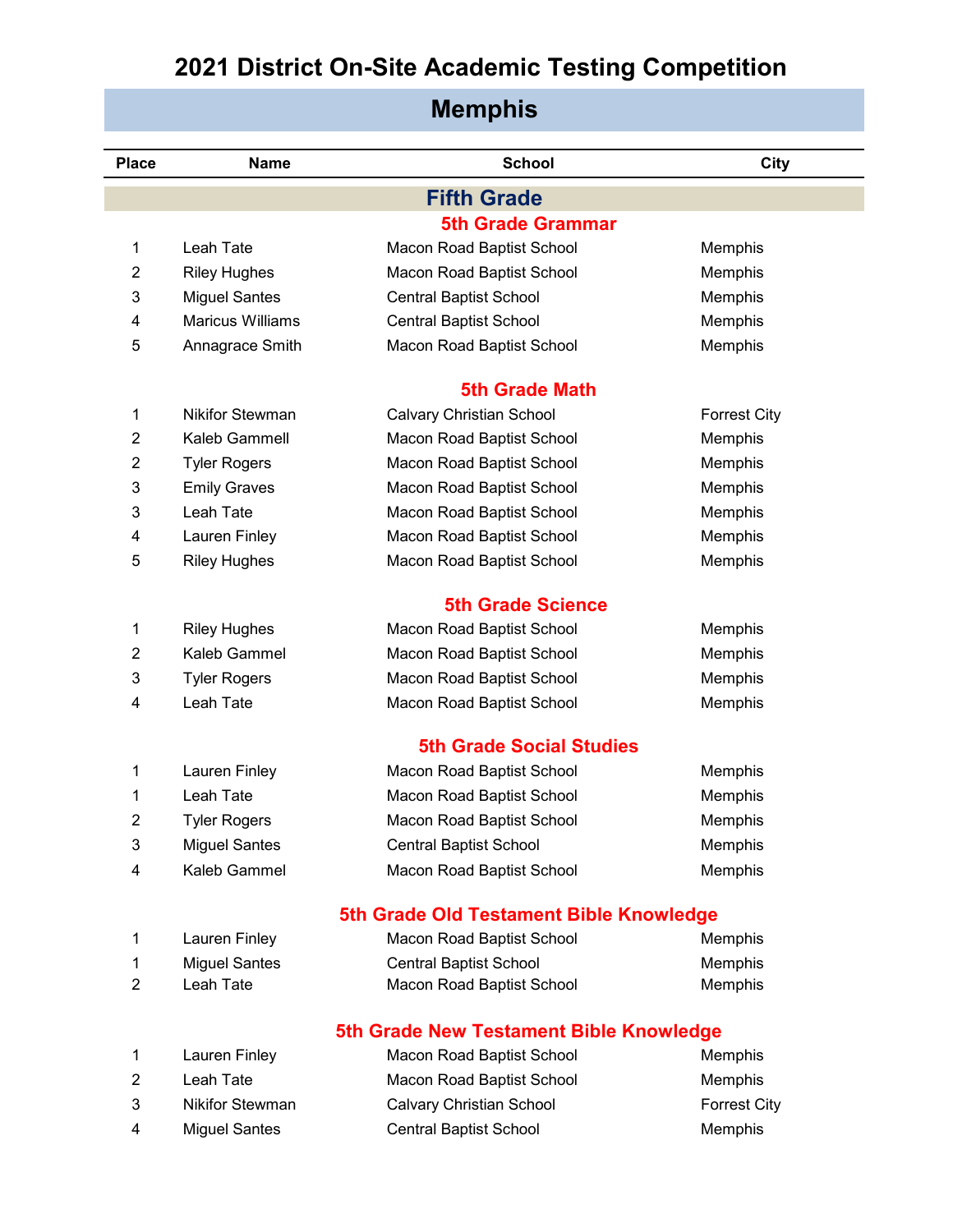| <b>Memphis</b> |                        |                                         |                     |
|----------------|------------------------|-----------------------------------------|---------------------|
| <b>Place</b>   | <b>Name</b>            | <b>School</b>                           | City                |
|                |                        | <b>Fifth Grade (continued)</b>          |                     |
|                |                        | <b>5th Grade Creative Writing</b>       |                     |
| 1              | Pierce Kendall         | Macon Road Baptist School               | Memphis             |
| $\overline{2}$ | <b>Nikifor Stewman</b> | <b>Calvary Christian School</b>         | <b>Forrest City</b> |
| 3              | Lauren Finley          | Macon Road Baptist School               | Memphis             |
| 4              | Leah Tate              | Macon Road Baptist School               | Memphis             |
| 5              | Lillian Maynard        | <b>Central Baptist School</b>           | Memphis             |
|                |                        | <b>Sixth Grade</b>                      |                     |
|                |                        | <b>6th Grade Grammar</b>                |                     |
| 1              | Roderick Hayes         | <b>Central Baptist School</b>           | Memphis             |
| $\overline{2}$ | Kaylee Bauer           | Macon Road Baptist School               | Memphis             |
| $\overline{2}$ | <b>Reginald Smith</b>  | Macon Road Baptist School               | Memphis             |
| 3              | Reagan Raiteri         | Macon Road Baptist School               | Memphis             |
| 4              | Saron Haile            | Macon Road Baptist School               | Memphis             |
| 4              | Reghan Smith           | Macon Road Baptist School               | Memphis             |
|                |                        | <b>6th Grade Math</b>                   |                     |
| 1              | Roderick Hayes         | <b>Central Baptist School</b>           | Memphis             |
| $\overline{2}$ | Xavier White           | Macon Road Baptist School               | Memphis             |
| 3              | Reagan Raiteri         | Macon Road Baptist School               | Memphis             |
| 4              | Reghan Smith           | Macon Road Baptist School               | Memphis             |
| 5              | Kaylee Bauer           | Macon Road Baptist School               | Memphis             |
|                |                        | <b>6th Grade Science</b>                |                     |
| 1              | Kaylee Bauer           | Macon Road Baptist School               | Memphis             |
| $\overline{2}$ | Roderick Hayes         | <b>Central Baptist School</b>           | Memphis             |
| 3              | Reagan Raiteri         | Macon Road Baptist School               | Memphis             |
|                |                        | <b>6th Grade Social Studies</b>         |                     |
| $\mathbf{1}$   | Xavier White           | Macon Road Baptist School               | Memphis             |
| 2              | Reagan Raiteri         | Macon Road Baptist School               | Memphis             |
| 3              | Kaylee Bauer           | Macon Road Baptist School               | Memphis             |
|                |                        | 6th Grade Old Testament Bible Knowledge |                     |
| 1              | Kaylee Bauer           | Macon Road Baptist School               | Memphis             |
| 1              | Reagan Raiteri         | Macon Road Baptist School               | Memphis             |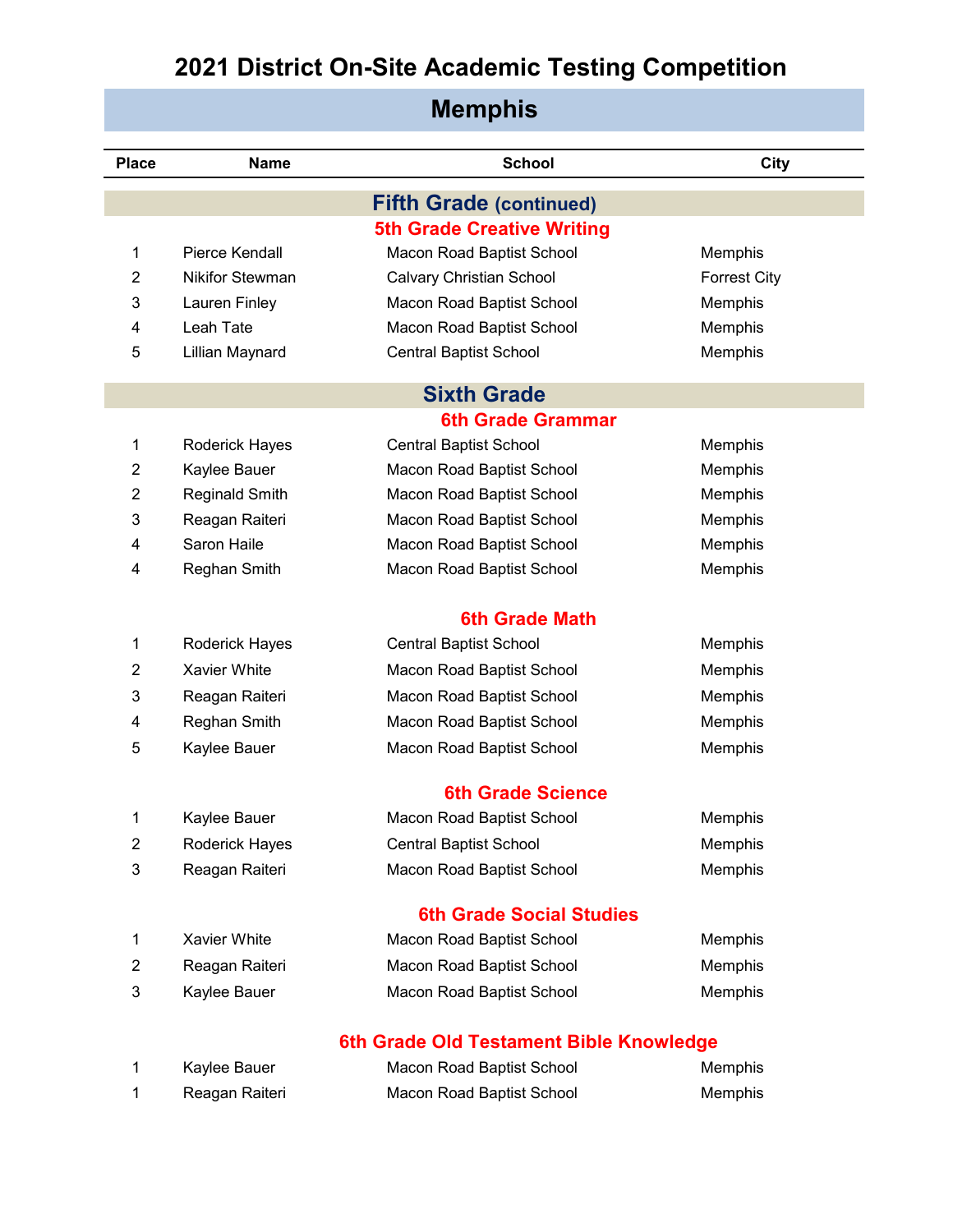| <b>Memphis</b> |                      |                                         |                     |
|----------------|----------------------|-----------------------------------------|---------------------|
| <b>Place</b>   | <b>Name</b>          | <b>School</b>                           | <b>City</b>         |
|                |                      | <b>Sixth Grade (continued)</b>          |                     |
|                |                      | 6th Grade New Testament Bible Knowledge |                     |
| 1              | Kaylee Bauer         | Macon Road Baptist School               | Memphis             |
|                |                      | 6th Grade Creative Writing: Essay       |                     |
| 1              | Roderick Hayes       | <b>Central Baptist School</b>           | Memphis             |
| $\overline{2}$ | <b>Reginal Smith</b> | Macon Road Baptist School               | Memphis             |
| 3              | Kaylee Bauer         | Macon Road Baptist School               | Memphis             |
|                |                      | <b>Seventh Grade</b>                    |                     |
|                |                      | <b>7th Grade English</b>                |                     |
| 1              | Jayden Eason         | <b>Central Baptist School</b>           | Memphis             |
| 2              | Brianna Key          | <b>Calvary Christian School</b>         | <b>Forrest City</b> |
| 3              | Lexi Sparkman        | Macon Road Baptist School               | Memphis             |
|                |                      | <b>7th Grade History/Geography</b>      |                     |
| 1              | Phebe Nelson         | <b>Central Baptist School</b>           | Memphis             |
| 2              | <b>Trinity Brown</b> | Macon Road Baptist School               | Memphis             |
| 3              | Lexi Sparkman        | Macon Road Baptist School               | Memphis             |
|                |                      | <b>7th Grade Math</b>                   |                     |
| 1              | Jayden Eason         | <b>Central Baptist School</b>           | Memphis             |
| 2              | Yak Ugudo            | <b>Central Baptist School</b>           | Memphis             |
| 3              | Josie Hogan          | <b>Central Baptist School</b>           | Memphis             |
| 4              | Phebe Nelson         | <b>Central Baptist School</b>           | Memphis             |
| 5              | <b>Trinity Brown</b> | Macon Road Baptist School               | Memphis             |
|                |                      | <b>7th Grade Science</b>                |                     |
| 1              | Yak Ugudo            | <b>Central Baptist School</b>           | Memphis             |
| $\overline{2}$ | Jayden Eason         | <b>Central Baptist School</b>           | Memphis             |
| 3              | Phebe Nelson         | <b>Central Baptist School</b>           | Memphis             |
| 4              | Lexi Sparkman        | Macon Road Baptist School               | Memphis             |
|                |                      | 7th Grade Old Testament Bible Knowledge |                     |
| 1              | Josie Hogan          | <b>Central Baptist School</b>           | Memphis             |
| $\overline{2}$ | Alli Boone           | Calvary Christian School                | <b>Forrest City</b> |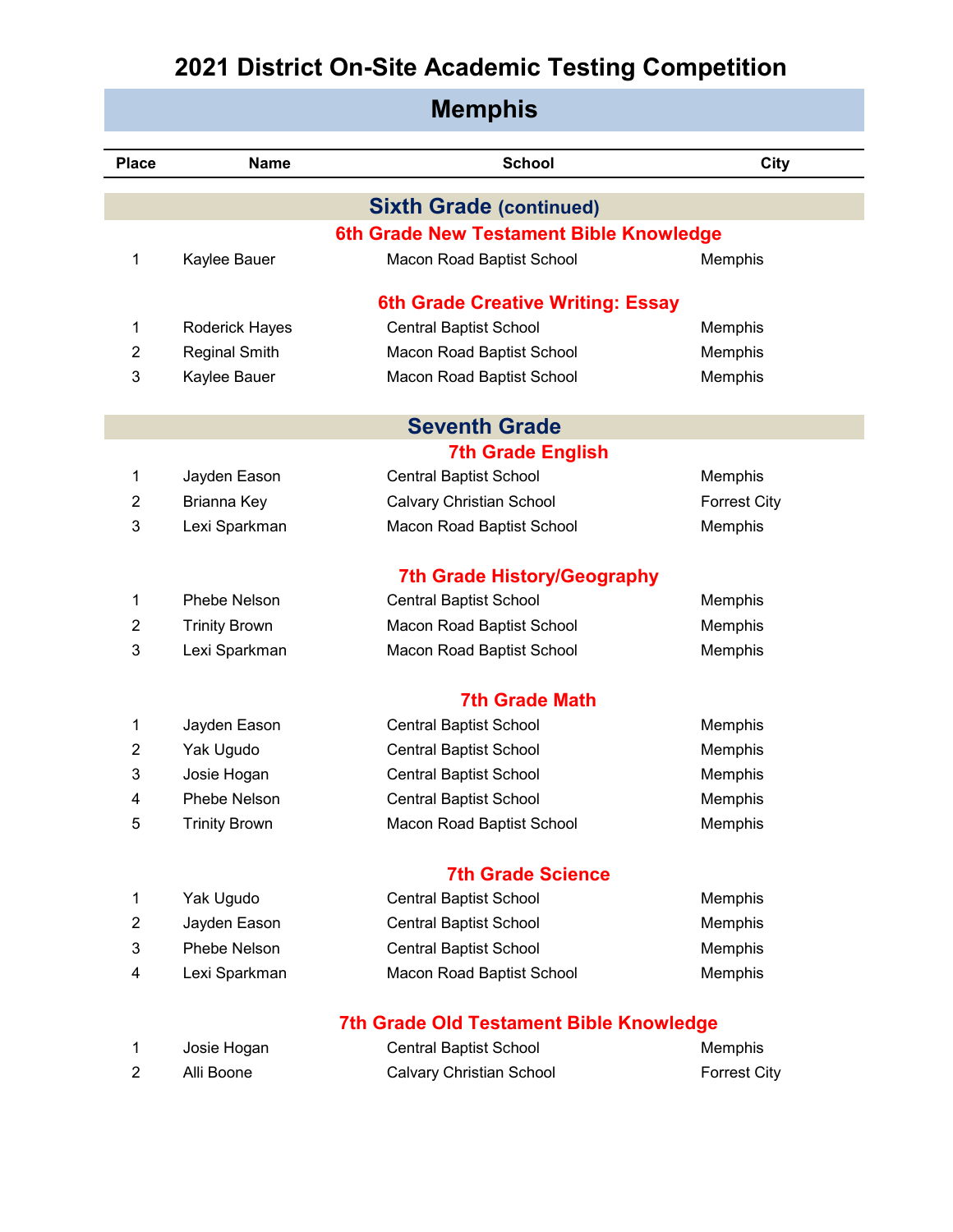| <b>Place</b>   | <b>Name</b>           | <b>School</b>                                  | <b>City</b>         |
|----------------|-----------------------|------------------------------------------------|---------------------|
|                |                       | <b>Seventh Grade (continued)</b>               |                     |
|                |                       | <b>7th Grade New Testament Bible Knowledge</b> |                     |
| 1              | Yak Ugudo             | <b>Central Baptist School</b>                  | Memphis             |
| $\overline{2}$ | Phebe Nelson          | <b>Central Baptist School</b>                  | Memphis             |
| 3              | <b>Trinity Brown</b>  | Macon Road Baptist School                      | Memphis             |
| 4              | Jayden Eason          | <b>Central Baptist School</b>                  | Memphis             |
|                |                       | <b>7th Grade Home Economics</b>                |                     |
| 1              | Brianna Key           | <b>Calvary Christian School</b>                | <b>Forrest City</b> |
|                |                       | <b>7th Grade Creative Writing: Essay</b>       |                     |
| 1              | Phebe Nelson          | <b>Central Baptist School</b>                  | Memphis             |
| 2              | Jasmine Maynard       | <b>Central Baptist School</b>                  | Memphis             |
| 3              | Alli Boone            | <b>Calvary Christian School</b>                | <b>Forrest City</b> |
|                |                       |                                                |                     |
|                |                       | <b>Eighth Grade</b>                            |                     |
|                |                       | <b>8th Grade English</b>                       |                     |
| 1              | <b>Grayson Franks</b> | <b>Calvary Christian School</b>                | <b>Forrest City</b> |
| $\overline{2}$ | Annabelle Anderson    | <b>Calvary Christian School</b>                | <b>Forrest City</b> |
| 3              | Brianna Gibson        | Macon Road Baptist School                      | Memphis             |
|                |                       | 8th Grade History/Geography                    |                     |
| 1              | Ty Winsett            | Macon Road Baptist School                      | Memphis             |
| 2              | Brenddan Lynn         | <b>Calvary Christian School</b>                | <b>Forrest City</b> |
| 3              | Annabelle Anderson    | <b>Calvary Christian School</b>                | <b>Forrest City</b> |
| 4              | <b>Grayson Franks</b> | <b>Calvary Christian School</b>                | <b>Forrest City</b> |
| 5              | Cambree Colvin        | <b>Calvary Christian School</b>                | <b>Forrest City</b> |
|                |                       | <b>8th Grade Math</b>                          |                     |
| 1              | Jason Henry           | <b>Central Baptist School</b>                  | Memphis             |
| $\overline{2}$ | <b>Grayson Franks</b> | <b>Calvary Christian School</b>                | <b>Forrest City</b> |
| 3              | Annabelle Anderson    | <b>Calvary Christian School</b>                | <b>Forrest City</b> |
|                |                       |                                                |                     |
|                |                       | <b>8th Grade Science</b>                       |                     |
| 1              | <b>Grayson Franks</b> | <b>Calvary Christian School</b>                | <b>Forrest City</b> |
| 1              | <b>Brianna Gibson</b> | Macon Road Baptist School                      | Memphis             |
| $\overline{2}$ | Annabelle Anderson    | <b>Calvary Christian School</b>                | <b>Forrest City</b> |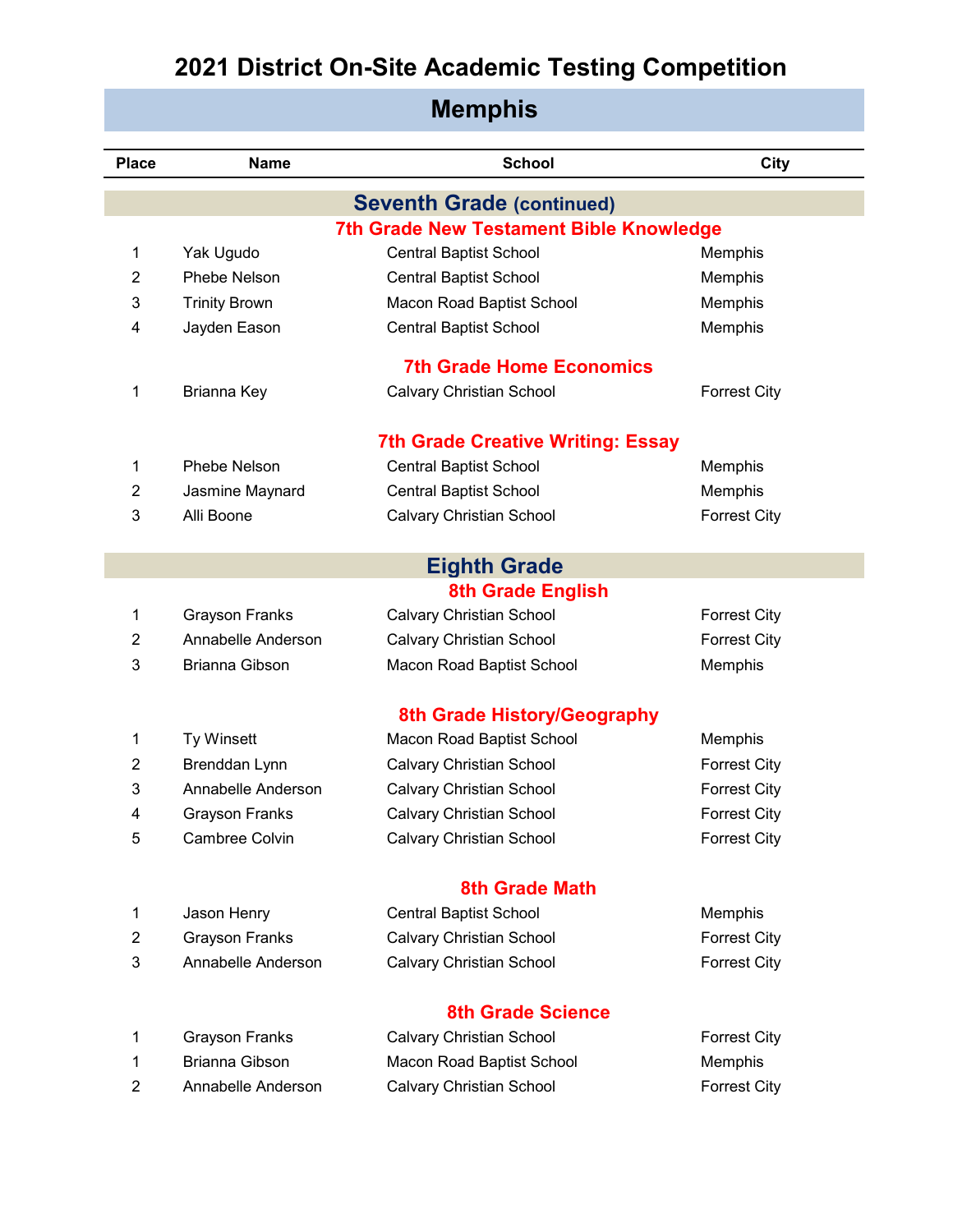| <b>Place</b>   | <b>Name</b>           | <b>School</b>                              | <b>City</b>         |
|----------------|-----------------------|--------------------------------------------|---------------------|
|                |                       | <b>Eighth Grade (continued)</b>            |                     |
|                |                       | 8th Grade Old Testament Bible Knowledge    |                     |
| 1              | Annabelle Anderson    | <b>Calvary Christian School</b>            | <b>Forrest City</b> |
| 2              | Brenddan Lynn         | <b>Calvary Christian School</b>            | <b>Forrest City</b> |
| 3              | <b>Cambree Colvin</b> | <b>Calvary Christian School</b>            | <b>Forrest City</b> |
| 4              | Jason Henry           | <b>Central Baptist School</b>              | Memphis             |
| 5              | <b>Grayson Franks</b> | <b>Calvary Christian School</b>            | <b>Forrest City</b> |
|                |                       |                                            |                     |
|                |                       | 8th Grade New Testament Bible Knowledge    |                     |
| 1              | Brenddan Lynn         | <b>Calvary Christian School</b>            | <b>Forrest City</b> |
| 2              | <b>Cambree Colvin</b> | <b>Calvary Christian School</b>            | <b>Forrest City</b> |
| 2              | <b>Grayson Franks</b> | <b>Calvary Christian School</b>            | <b>Forrest City</b> |
| 3              | Emma Fitzgerald       | <b>Central Baptist School</b>              | Memphis             |
| 4              | Annabelle Anderson    | <b>Calvary Christian School</b>            | <b>Forrest City</b> |
|                |                       |                                            |                     |
|                |                       | <b>8th Grade Home Economics</b>            |                     |
| 1              | Brianna Gibson        | Macon Road Baptist School                  | Memphis             |
|                |                       |                                            |                     |
|                |                       | 8th Grade Creative Writing: Essay          |                     |
| 1              | Annabelle Anderson    | <b>Calvary Christian School</b>            | <b>Forrest City</b> |
| $\overline{2}$ | Brianna Gibson        | Macon Road Baptist School                  | Memphis             |
| 3              | Cambree Colvin        | <b>Calvary Christian School</b>            | <b>Forrest City</b> |
|                |                       | <b>8th Grade Creative Writing: Poetry</b>  |                     |
| 1              | <b>Brianna Gibson</b> | Macon Road Baptist School                  | Memphis             |
|                |                       |                                            |                     |
|                |                       | <b>8th Grade Expository Writing: Essay</b> |                     |
| 1              | <b>Brianna Gibson</b> | Macon Road Baptist School                  | Memphis             |
| 2              | Annabelle Anderson    | <b>Calvary Christian School</b>            | <b>Forrest City</b> |
|                |                       |                                            |                     |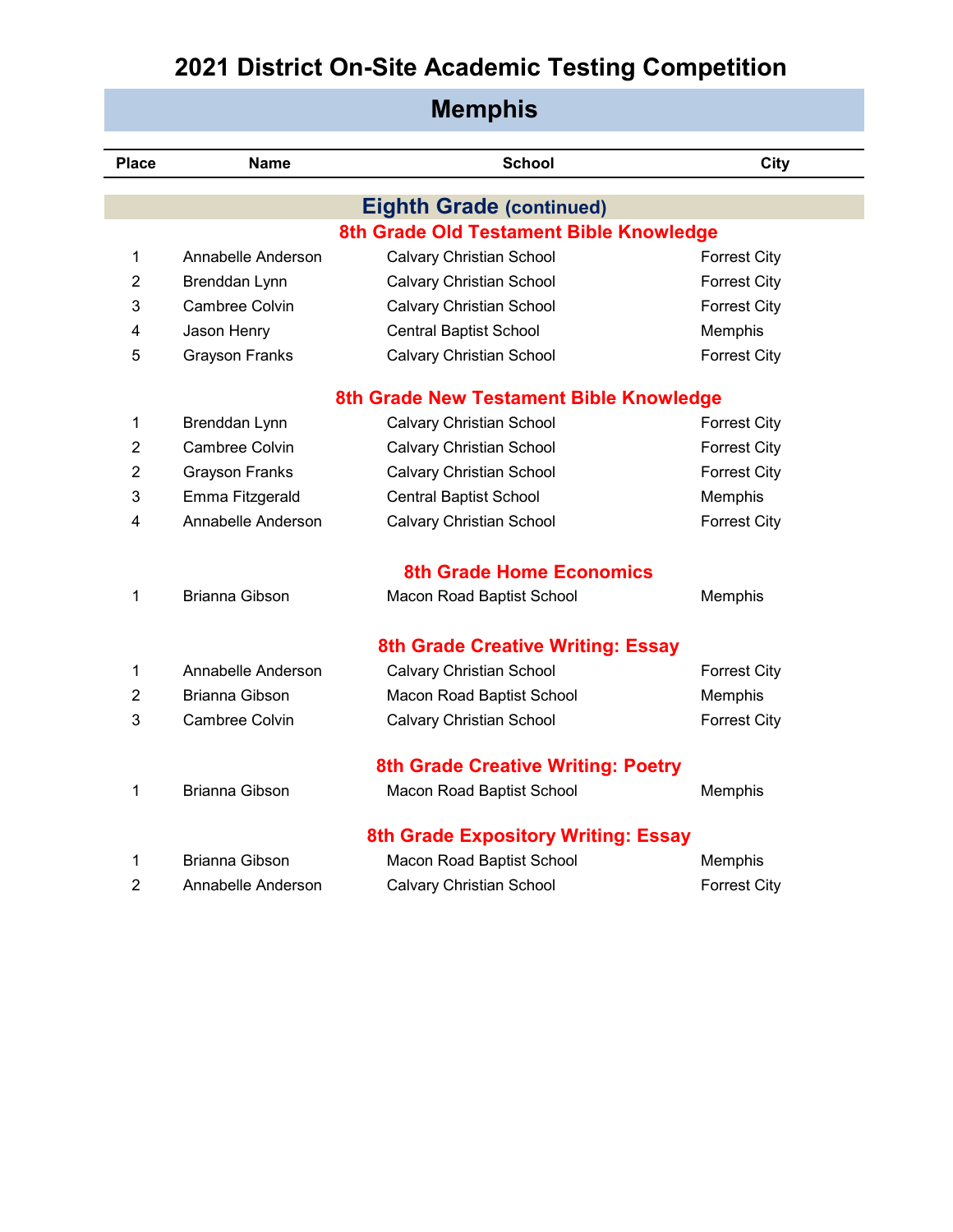| <b>Memphis</b> |                           |                                                 |                     |
|----------------|---------------------------|-------------------------------------------------|---------------------|
| <b>Place</b>   | <b>Name</b>               | <b>School</b>                                   | City                |
|                |                           | <b>High School</b>                              |                     |
|                |                           | <b>Accounting</b>                               |                     |
| 1              | Emma Escue                | <b>Central Baptist School</b>                   | Memphis             |
|                |                           | <b>Advanced Math</b>                            |                     |
| 1              | Aiden Knudsen             | <b>Central Baptist School</b>                   | Memphis             |
| $\overline{2}$ | Chloe Colvin              | <b>Calvary Christian School</b>                 | <b>Forrest City</b> |
| 3              | <b>Vincent Huddleston</b> | <b>Calvary Christian School</b>                 | <b>Forrest City</b> |
| 3              | <b>Caine Laws</b>         | <b>Calvary Christian School</b>                 | <b>Forrest City</b> |
| 4              | Dalton Wilson             | <b>Central Baptist School</b>                   | Memphis             |
|                |                           | <b>Algebra 1</b>                                |                     |
| 1              | <b>Brett Lynn</b>         | <b>Calvary Christian School</b>                 | <b>Forrest City</b> |
| $\overline{2}$ | Bridgette Hogan           | <b>Central Baptist School</b>                   | Memphis             |
| 3              | Jack Dawson               | <b>Calvary Christian School</b>                 | <b>Forrest City</b> |
|                |                           | <b>Algebra II</b>                               |                     |
| 1              | David Tomlin              | <b>Central Baptist School</b>                   | Memphis             |
| 2              | <b>Caine Laws</b>         | <b>Calvary Christian School</b>                 | <b>Forrest City</b> |
| 3              | Mikayla Hogan             | <b>Central Baptist School</b>                   | Memphis             |
| 4              | Kennedy Edmiston          | <b>Central Baptist School</b>                   | Memphis             |
| 5              | Dalton Wilson             | <b>Central Baptist School</b>                   | Memphis             |
|                |                           | <b>Algebra/Geometry</b>                         |                     |
| 1              | Aiden Knudsen             | <b>Central Baptist School</b>                   | Memphis             |
| 1              | David Tomlin              | <b>Central Baptist School</b>                   | Memphis             |
| $\overline{2}$ | <b>Vincent Huddleston</b> | <b>Calvary Christian School</b>                 | <b>Forrest City</b> |
| 3              | Dalton Wilson             | <b>Central Baptist School</b>                   | Memphis             |
| 4              | Ethan Honnen              | <b>Central Baptist School</b>                   | Memphis             |
|                |                           |                                                 |                     |
| 1              | <b>Riley Fitzgerald</b>   | <b>Biology</b><br><b>Central Baptist School</b> | Memphis             |
| $\overline{c}$ | Carter Dedman             | <b>Calvary Christian School</b>                 | <b>Forrest City</b> |
| $\overline{c}$ | Aiden Knudsen             | <b>Central Baptist School</b>                   | Memphis             |
|                |                           |                                                 |                     |

- 
- 

ı

- 
- 3 Gunner Brimhall Calvary Christian School Forrest City 4 Jack Dawson Calvary Christian School Forrest City 5 Chloe Colvin Calvary Christian School Forrest City
-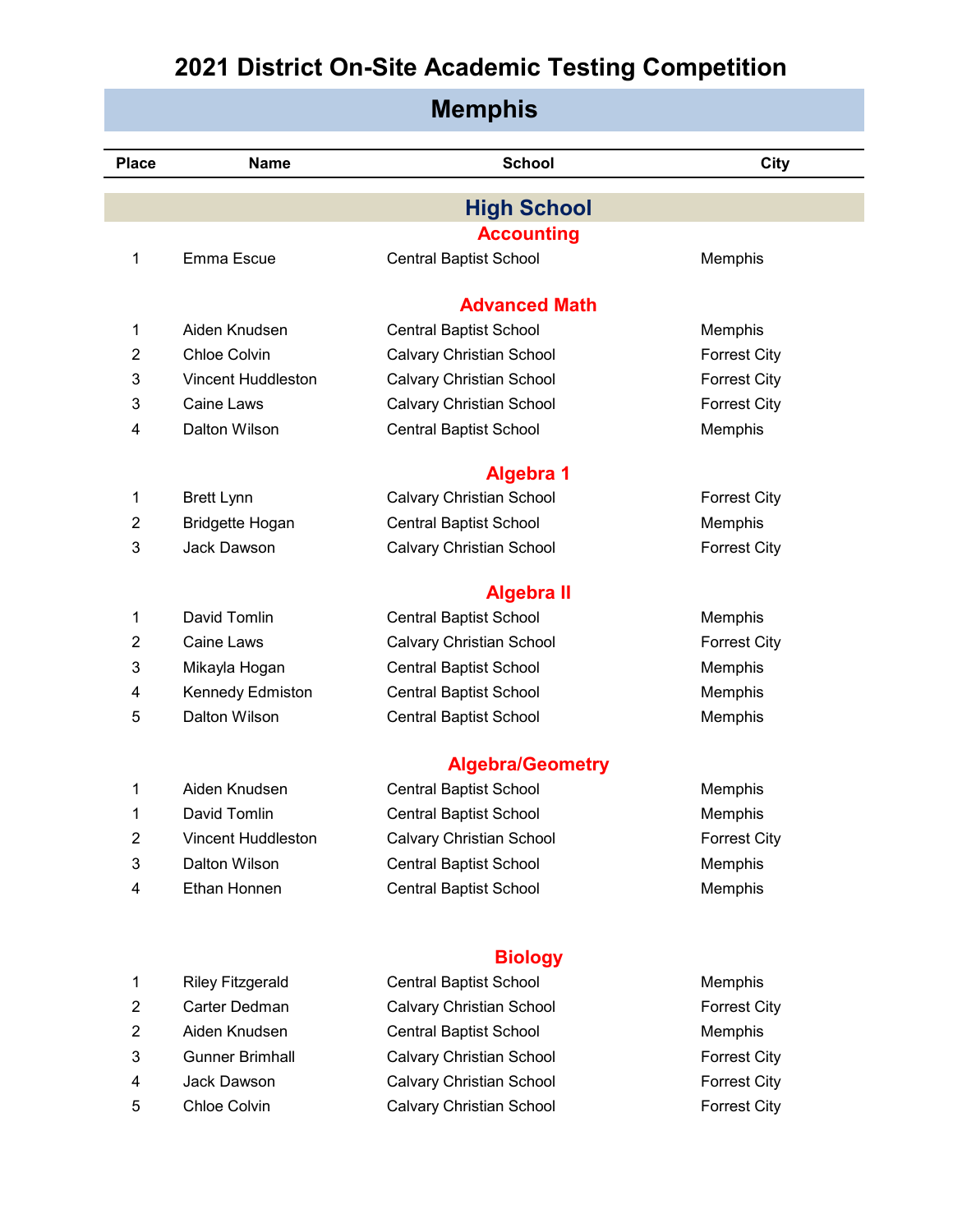| <b>Memphis</b> |                           |                                  |                     |
|----------------|---------------------------|----------------------------------|---------------------|
| <b>Place</b>   | <b>Name</b>               | <b>School</b>                    | City                |
|                |                           | <b>High School (continued)</b>   |                     |
|                |                           | <b>Chemistry</b>                 |                     |
| 1              | Aiden Knudsen             | <b>Central Baptist School</b>    | Memphis             |
|                |                           | <b>Creative Writing: Essay</b>   |                     |
| 1              | Priscilla Abbott          | <b>Central Baptist School</b>    | Memphis             |
| $\overline{2}$ | <b>Whitney Marchel</b>    | <b>Central Baptist School</b>    | Memphis             |
|                |                           | <b>Creative Writing: Poetry</b>  |                     |
| 1              | <b>Whitney Marchel</b>    | <b>Central Baptist School</b>    | Memphis             |
|                |                           | <b>English</b>                   |                     |
| 1              | <b>Caine Laws</b>         | Calvary Christian School         | <b>Forrest City</b> |
| $\overline{2}$ | Chloe Colvin              | <b>Calvary Christian School</b>  | <b>Forrest City</b> |
| 2              | <b>Vincent Huddleston</b> | <b>Calvary Christian School</b>  | <b>Forrest City</b> |
| 3              | <b>Gunner Brimhall</b>    | <b>Calvary Christian School</b>  | <b>Forrest City</b> |
| 4              | Mikayla Hogan             | <b>Central Baptist School</b>    | Memphis             |
| 5              | Jack Dawson               | <b>Calvary Christian School</b>  | <b>Forrest City</b> |
|                |                           | <b>Expository Writing: Essay</b> |                     |
| 1              | <b>Whitney Marchel</b>    | <b>Central Baptist School</b>    | Memphis             |
|                |                           | <b>Geometry</b>                  |                     |
| 1              | Aiden Knudsen             | <b>Central Baptist School</b>    | Memphis             |
| 2              | David Tomlin              | <b>Central Baptist School</b>    | Memphis             |
| 3              | Caine Laws                | Calvary Christian School         | <b>Forrest City</b> |
| 4              | <b>Alex Morales</b>       | <b>Central Baptist School</b>    | Memphis             |
|                |                           | <b>Home Economics</b>            |                     |
| 1              | Priscilla Abbott          | Central Baptist School           | Memphis             |
|                |                           | <b>Music Theory</b>              |                     |
| 1              | Dalton Wilson             | <b>Central Baptist School</b>    | Memphis             |
| $\overline{2}$ | Maddox Arbelaez           | <b>Central Baptist School</b>    | Memphis             |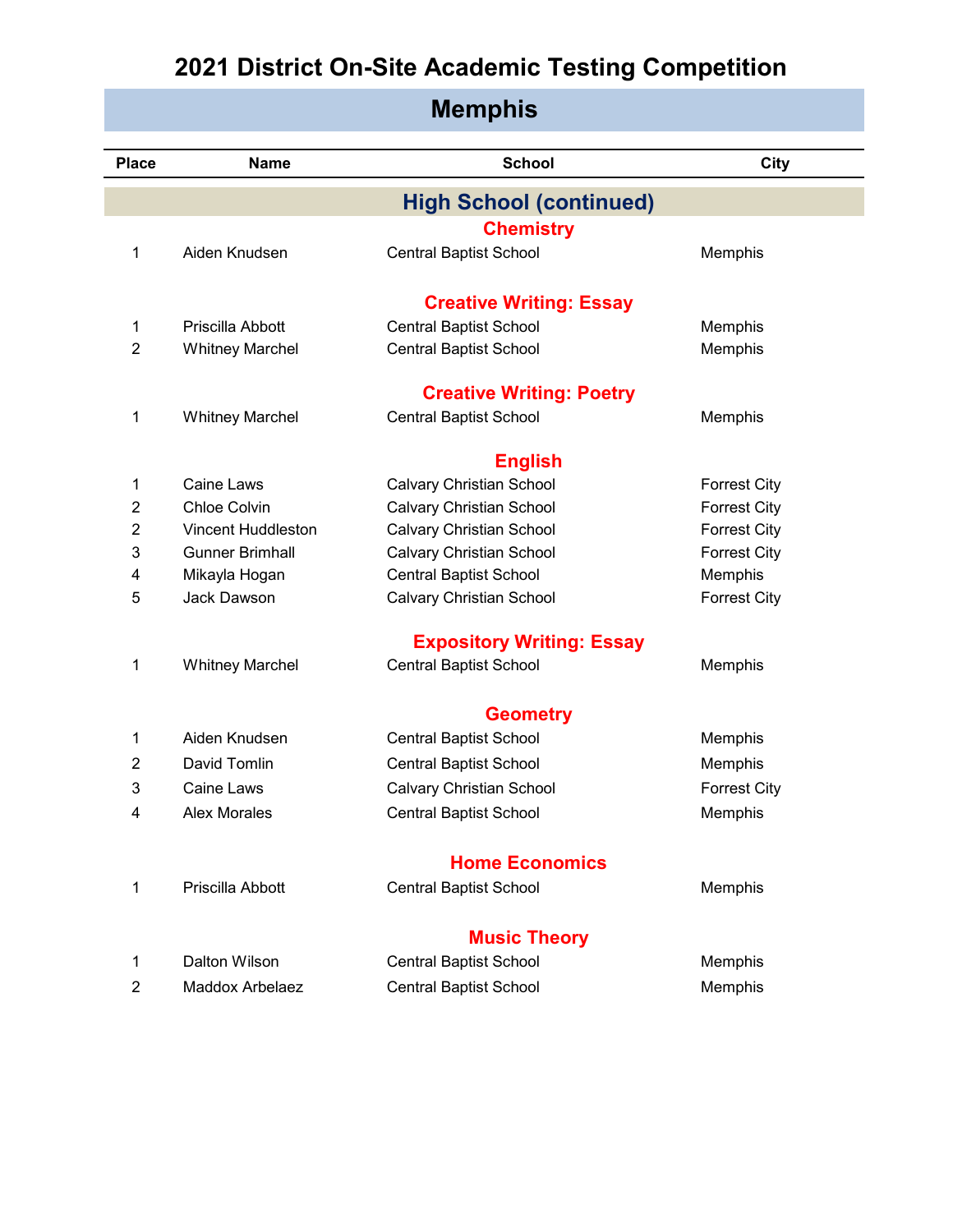| <b>Place</b> | <b>Name</b>             | <b>School</b>                        | <b>City</b>         |
|--------------|-------------------------|--------------------------------------|---------------------|
|              |                         | <b>High School (continued)</b>       |                     |
|              |                         | <b>New Testament Bible Knowledge</b> |                     |
| 1            | Bridgette Hogan         | <b>Central Baptist School</b>        | Memphis             |
| 2            | <b>Jack Dawson</b>      | Calvary Christian School             | <b>Forrest City</b> |
| 2            | Caine Laws              |                                      |                     |
|              | Maddox Arbelaez         | <b>Calvary Christian School</b>      | <b>Forrest City</b> |
| 3            |                         | <b>Central Baptist School</b>        | Memphis             |
| 4            | Jace Anderson           | <b>Calvary Christian School</b>      | <b>Forrest City</b> |
| 4            | <b>Gunner Brimhall</b>  | <b>Calvary Christian School</b>      | <b>Forrest City</b> |
| 4            | Gabriel Maynard         | <b>Central Baptist School</b>        | Memphis             |
| 4            | Phillip Pinkston        | <b>Central Baptist School</b>        | Memphis             |
| 5            | Carter Dedman           | <b>Calvary Christian School</b>      | <b>Forrest City</b> |
|              |                         |                                      |                     |
|              |                         | <b>Old Testament Bible Knowledge</b> |                     |
| 1            | <b>Gunner Brimhall</b>  | <b>Calvary Christian School</b>      | <b>Forrest City</b> |
| 2            | Priscilla Abbott        | <b>Central Baptist School</b>        | Memphis             |
| 3            | Mikayla Hogan           | <b>Central Baptist School</b>        | Memphis             |
| 3            | Phillip Pinkston        | <b>Central Baptist School</b>        | Memphis             |
| 4            | Carter Dedman           | <b>Calvary Christian School</b>      | <b>Forrest City</b> |
| 5            | <b>Nicolle Martinez</b> | <b>Central Baptist School</b>        | Memphis             |
|              |                         | <b>Physics</b>                       |                     |
| 1            | Caine Laws              | <b>Calvary Christian School</b>      | <b>Forrest City</b> |
|              |                         |                                      |                     |
|              |                         | <b>Political Science/Economics</b>   |                     |
| 1            | Caine Laws              | <b>Calvary Christian School</b>      | <b>Forrest City</b> |
|              |                         | <b>Spanish</b>                       |                     |
| 1            | <b>Nicolle Martinez</b> | <b>Central Baptist School</b>        | Memphis             |
| 2            | <b>Maddox Arbelaez</b>  | <b>Central Baptist School</b>        | Memphis             |
| 3            | Mikayla Hogan           | <b>Central Baptist School</b>        | Memphis             |
| 4            | <b>Riley Fitzgerald</b> | <b>Central Baptist School</b>        | Memphis             |
| 5            | Dalton Wilson           | <b>Central Baptist School</b>        | Memphis             |
|              |                         |                                      |                     |